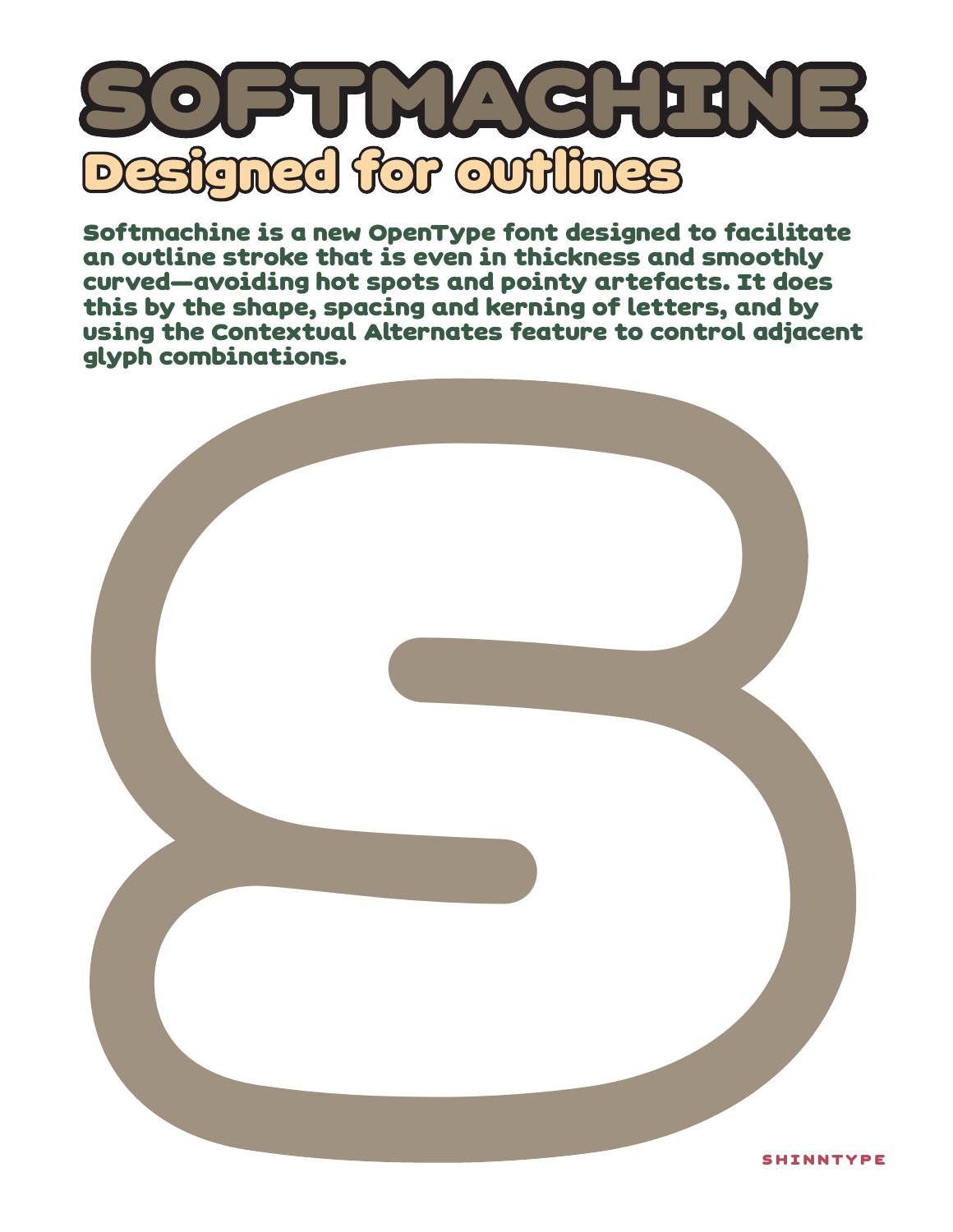# Taking OpenType to the next level

*Softmachine* is a bold new font designed specifically to look great when outlined. It ingeniously exploits several features of the OpenType format to produce smooth outline typography, a popular contemporary type treatment.

"When normal fonts are outlined in applications like InDesign, Quark XPress, or Illustrator, the effect often produces pointy artefacts and doubling-up of the outline," says Shinntype founder and designer Nick Shinn, "*Softmachine* uses OpenType to smooth out those kinks."

*Softmachine* is a rounded sans-serif face of bold weight, with a large x-height, horizontally extended proportions, and ascenders that are much higher than the capitals. Although it is a single font, not a family, *Softmachine* has two variants, or Stylistic Sets as they are termed in OpenType; one is a true "clean" sans serif, and the other is in the "some serifs" genre, with full serifs on the capital I and the lower case i, j, and l, and vestigial serif-like terminals on many other glyphs.

*Softmachine* creates its smooth effect by means of a combination of rounded letter forms, contextual substitutions of alternate glyphs to avoid uneven spacing, and precise "almost touching" kerning, to a uniform tolerance whereby the nearest proximity of almost every character combination is identical.

While the basic alphabet of *Softmachine* is original but not radical, its premise, and the use of OpenType to modulate spacing for outlining, are a unique invention. Contextual alternates have previously been employed to make cursive script fonts appear more natural, or to simulate random variation—not for this kind of spacing control.

To a great extent, the shape and proportions of this typeface are determined not by stylistic considerations, but by the demands of the implicit outline; the short capitals, for instance, result from the need to restrict the width between horizontal stems in E and S to the default outline thickness (which is predicated as the shortest distance between adjacent glyphs—see middle *Softmachine* example on the next page).

*Softmachine* has a full character set for every Latin script language encoding: Western, Central European, Turkish, Baltic, Scandinavian, and Celtic.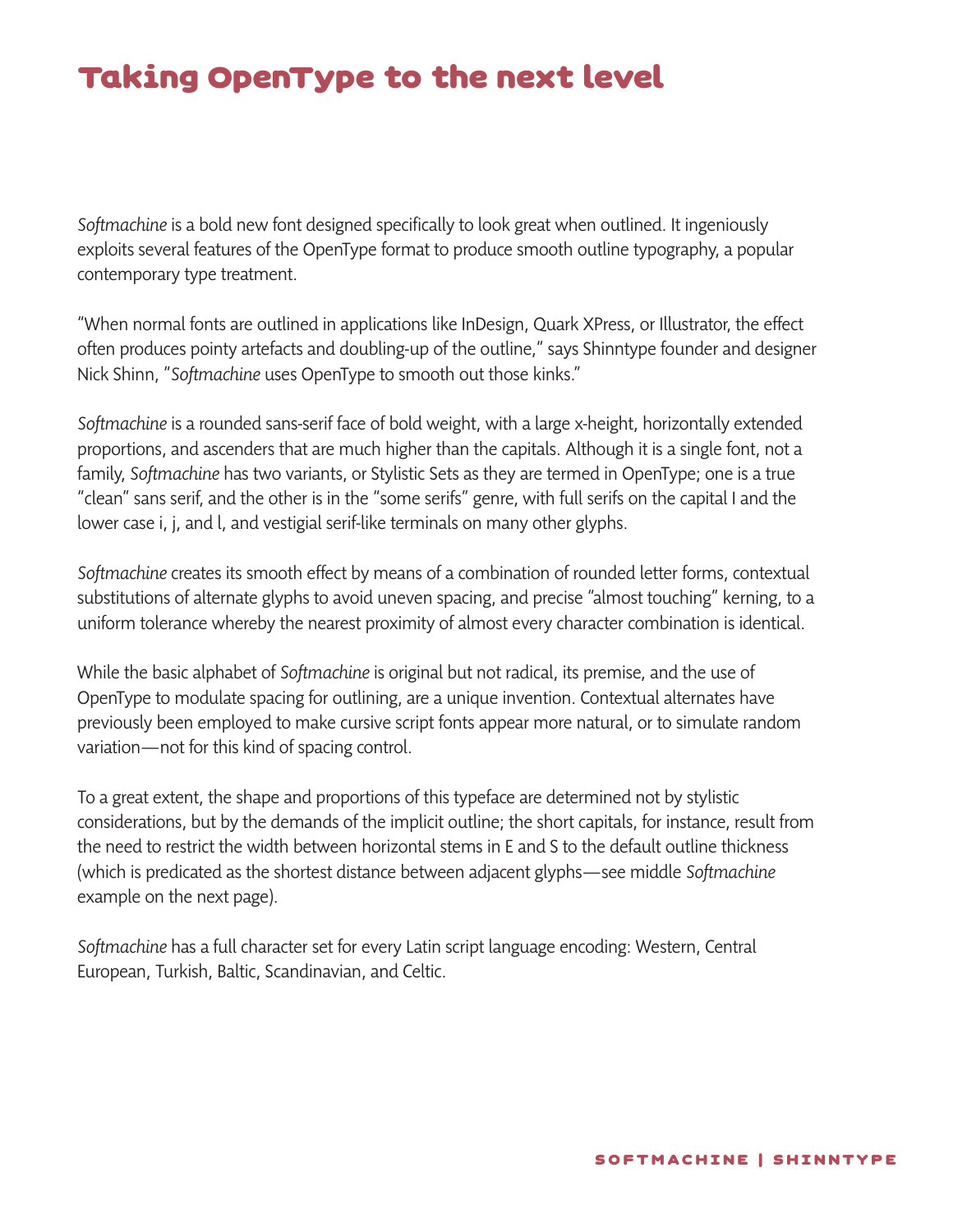#### In comparison



The sharp corners of a standard sans serif typeface like Arial produce obtrusive ARTEFACTS when outlined, and the varied size of negative spaces (counters) creates arbitrary, disharmonic forms in outline—note the disparate upper and lower counters of 'S' in both Arial (above) and VAG (below).



A type like VAG Rounded is not bad for outlines, but its metrics are nonetheless configured for even color in normal setting, with the result that HOT SPOTS occur (note between 'a' and 'l' in the middle example) when outlined.



Softmachine differs, with its attention to the æsthetics of negative space in and between characters.



Stylistic alternates and metric adjustment provide optional nuancing.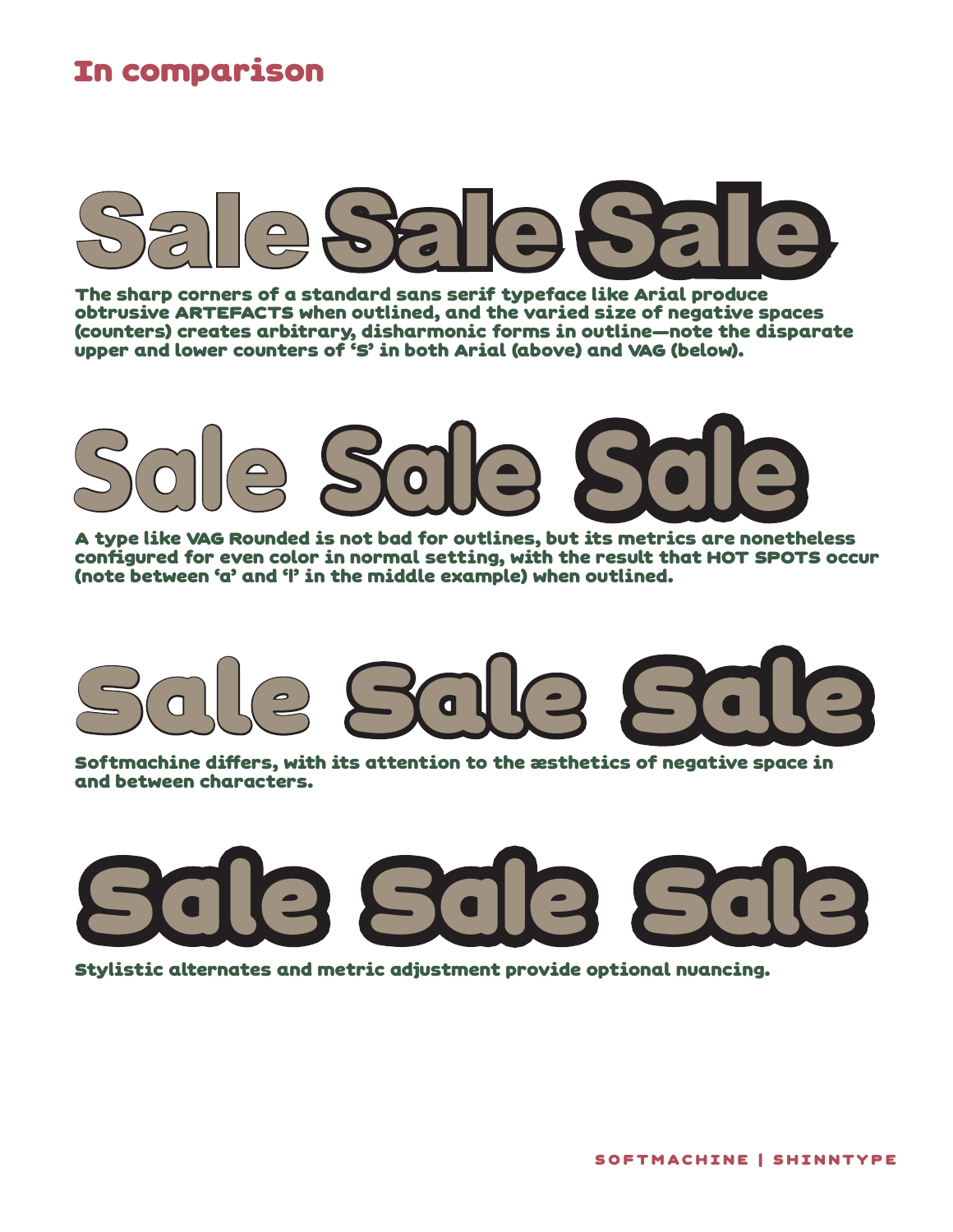# Contextual alternates

ac an ac an 'a' and 'd' have alternate feet, for **Avoiding this kind of thing.** preceding either straight or round.

'l' has three alternate lengths of foot. Avoiding this kind of thing.









# Stylistic sets



Default: I, a, d, i, j, l, q, r, t, y



Alternate: I, a, d, i, j, l, q, r, t, y

NB: There are inconsistencies in the way in which various applications (and even different versions of the same application) implement this OpenType feature. If the menu item "Stylistic Set" is not available in the application you are using, try "Stylistic Alternates" or "Titling Alternates"—all three of these will activate Softmachine's alternate stylistic set.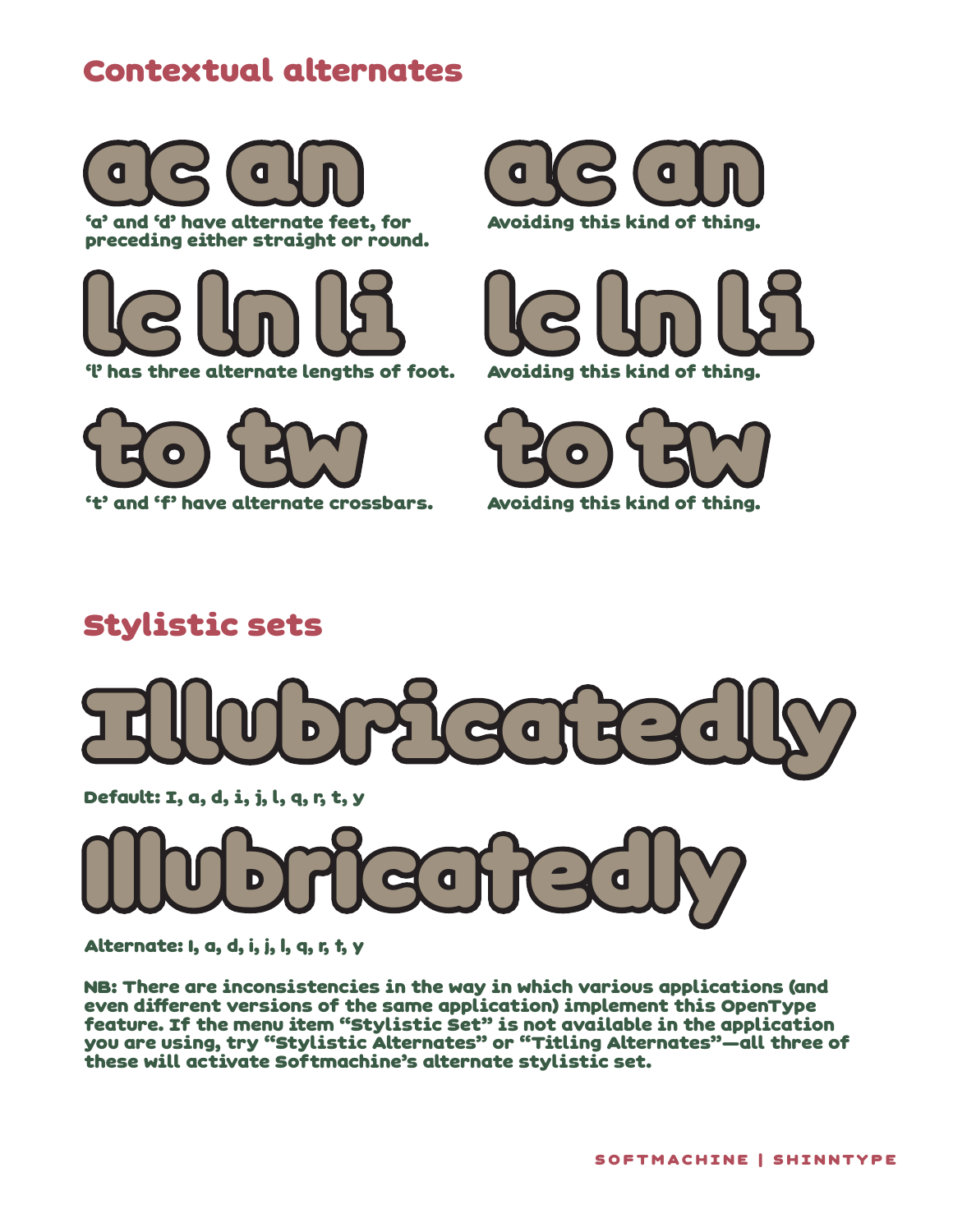Multiple language support



abcdefghijklmnopqrstuvwxyz#0123456789 ABCDEFGHIJKLMNOPQRSTUVWXYZ @áàâãäåāąăæḃçčćċĉðďđḋéèêëēėěęḟfffiffiģ ğġĝħĥıíìîïįīĩĵķĸļłľĺṁñņńňŋóòôõöőōṗøœŕř ŗšśşŝṡßťţṫúùûüūůųũŭẁẃẅŵýỳżþ ÁÀÂÃÄÅÅĄĂBÆÇČĆĊĈĐĎĎÉÈÊËËĖĔĘĖĢĞ ĠĜĤĤIÍÌĨÏĮĪİĨĴĶĻĽĹMŇŅŃŇŊÓÒÕÖÖŐŌ ØŒOPŔŘRŠŚSŜŠŤŢŦŤÚÙŨŮŮŮŮŬŴŴŴŴ ÝŸỲŶŻÞΩ∆ [<sub>33</sub>«<sup>«\*\*</sup>»,<"»]¶\*†‡§<sup>1231/</sup>2<sup>1</sup>/4<sup>3</sup>/4(€\$£¥*f* ¢)&©® {=≈¬−∫∏∑∂◊≤≥≠+±÷×<>π∞%‰µ'"°} ªº™•·.,;:-–—?!´`ˆ¨˜˚˝˙˘¯¸˛\|/⁄¡¿ aáàâäãåāăąaáàâäãåāăąddf�ií ìîïīįıjlllļłľqrs ttťțŧyýÿII III IIIi 2!-«»·

450 glyphs in the ten Latin encodings cover all European languages which don't use the Greek or Cyrillic alphabet.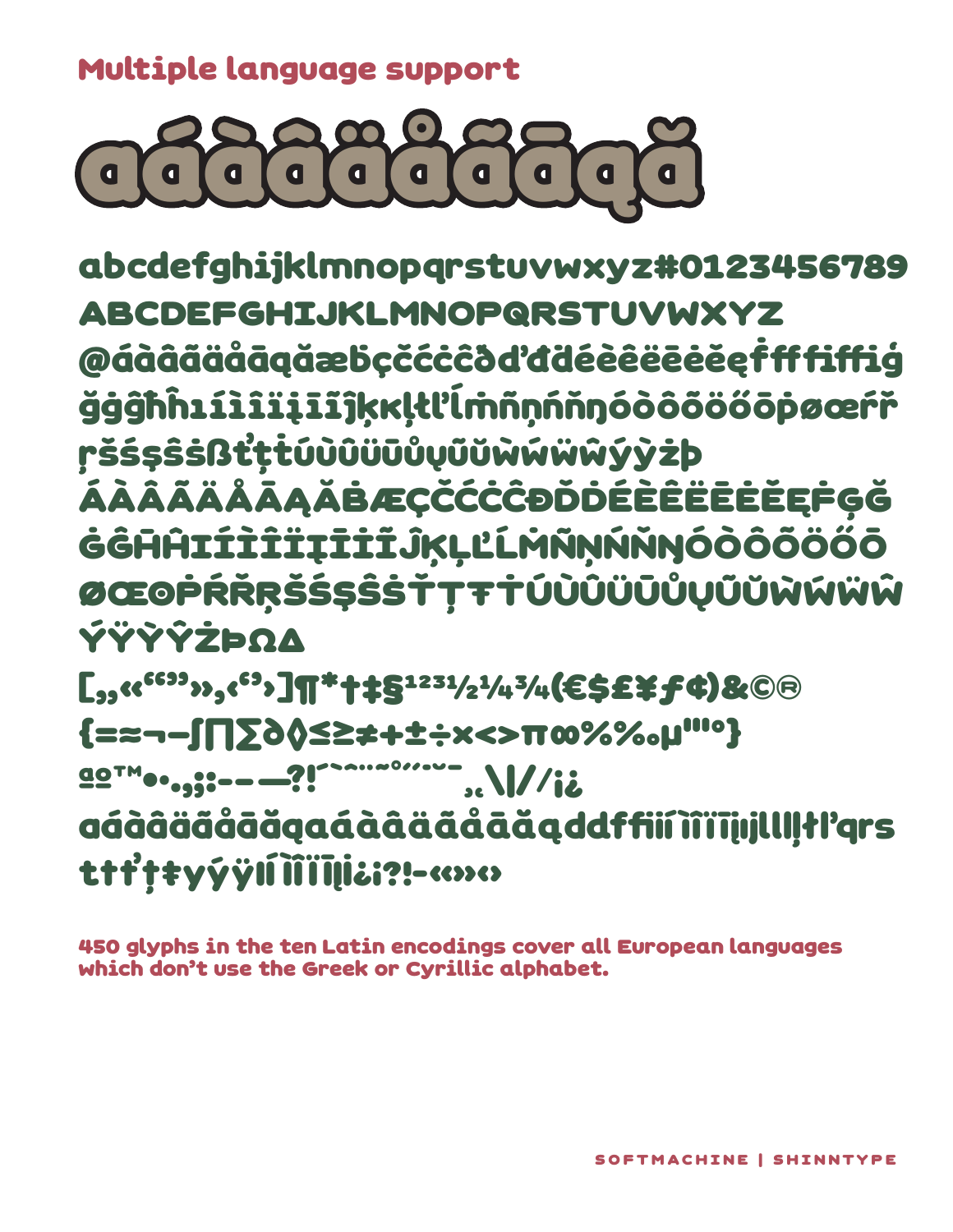### All-caps feature



All caps

The "case" (all caps) feature harmonizes punctuation within all-cap settings, by substituting alternate glyphs: note for instance the short, cap-height question mark in the above comparison.

# $f(\xi)$   $f(\xi)$

### Kerning

Softmachine contains 4,884 "hard" kern pairs. OpenType class kerning feature provides total kerning of 31,451 kern pairs.

Kerns involving non-alphabetic characters are, of course, fully covered.

### Usability

Softmachine works fully with applications which support the OpenType feature specification—presently Adobe InDesign, Illustrator and Photoshop, and Quark XPress 7.

(The outlining in this document was created with InDesign and is not part of the font.)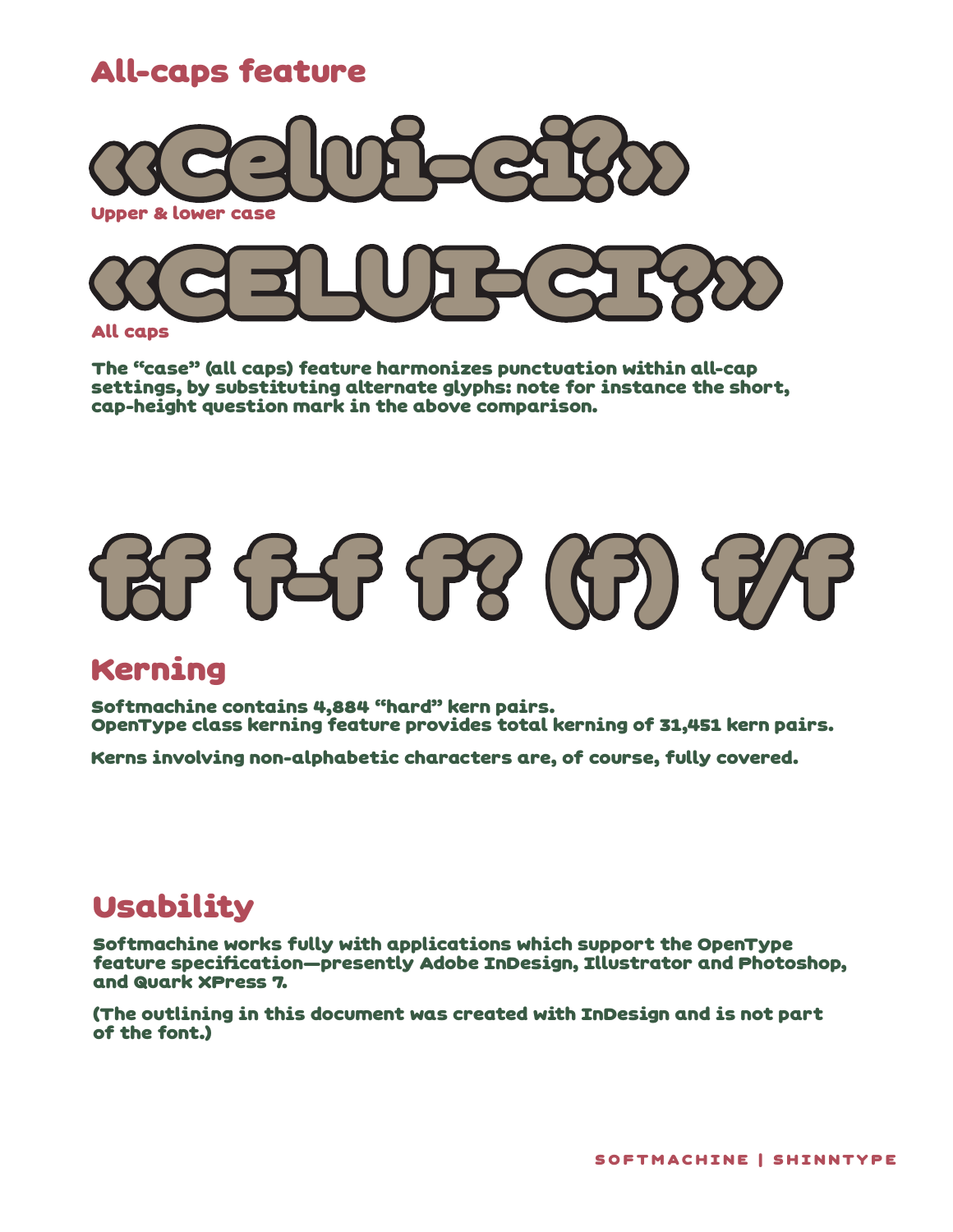# Shinntype

Shinntype was founded in Toronto in 1999 to publish the type designs of Nick Shinn, and has since released 16 retail typeface families.

Commissioned work is also undertaken: custom typefaces have been produced for newspapers such as *The Birmingham News* (Alabama), *The Chicago Tribune, The Daily Express* (London), *The Daily Mail* (London), *The Globe and Mail* (Toronto), *The Montreal Gazette,* and *The St. Petersburg Times* (Florida). Custom fonts, with exclusive rights, have been created for corporations such as Thomson Nelson, Enbridge, Rogers Communications Inc., and Martha Stewart Living.



# The designer

Nick Shinn has lived in Toronto since 1976. During the 1980s he was an art director and creative director at a number of advertising agencies. He went digital in 1989 and started Shinn Design, specializing in publication design.

Since 1980 he has designed over 20 type families for a variety of publishers. In 1999 he went into the font business full time, launching Shinntype to publish and market his fonts worldwide.

Shinn's eclectic type designs run the gamut from revivals to experimental work exploiting new technology, and are used in everything from packaging and advertising to internet, book, magazine, and newspaper publishing around the world. He has created dozens of retail fonts, including the casual classic *Fontesque,* the unicase-monowidth "concrete poetry" face *Panoptica,* and the OpenType script *Handsome Pro.* In 2001 he was commissioned to design the *Richler* commemorative typeface. He is currently developing a suite of typefaces for international use, with Latin, Greek, and Cyrillic alphabets.

Shinn has written for magazines including *Applied Arts, Druk, Eye, Graphic Exchange,* and *Typographic,* has spoken at the ATypI, TypeCon and Graphika conferences, and taught at Seneca College and York University in Toronto. From 2002 to 2006 he served as a board member of the Society of Typographic Aficionados (SOTA), which puts on the international conference TypeCon every year, and brought it to Toronto in 2002.